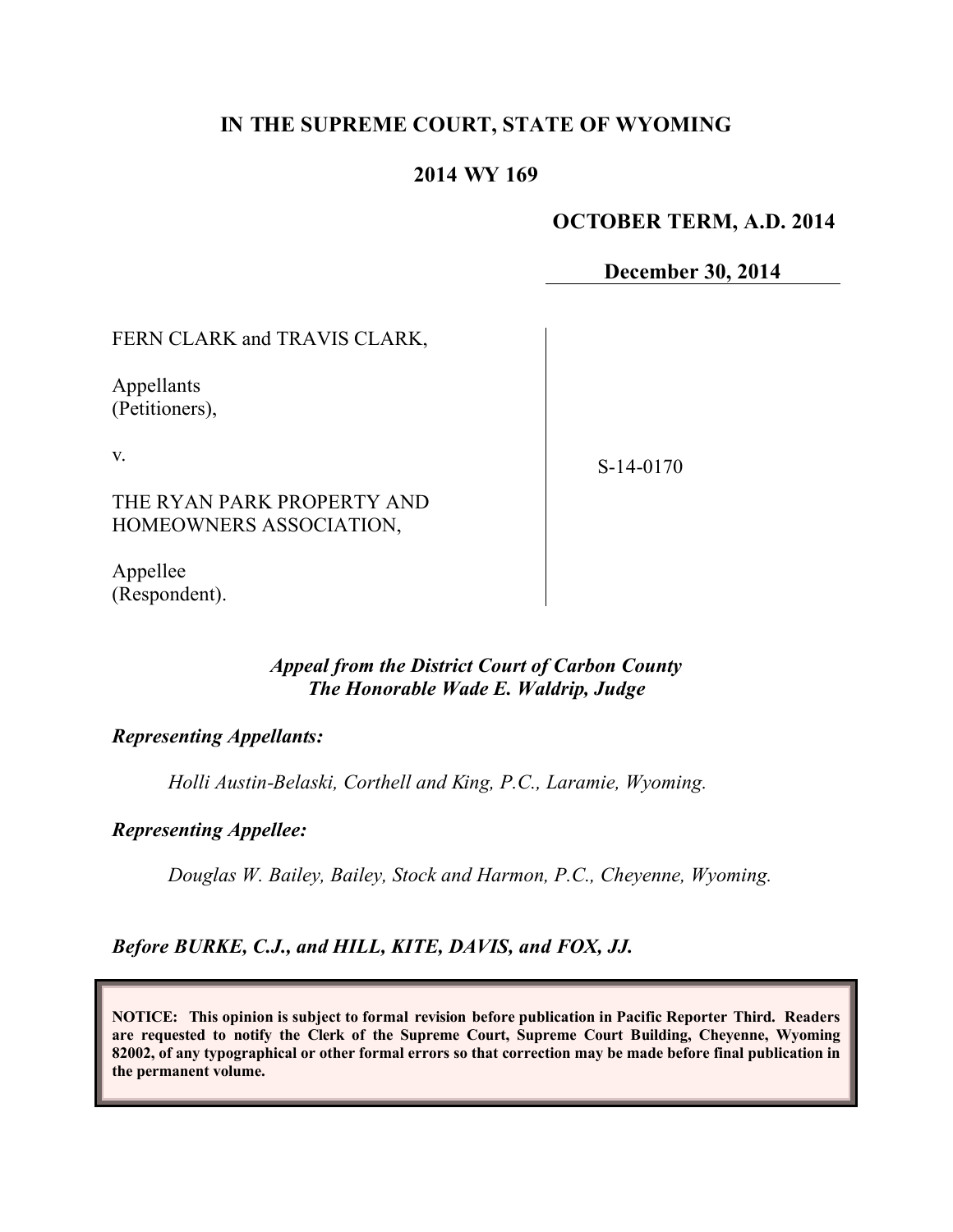### **BURKE, Chief Justice.**

[¶1] Appellants, Fern and Travis Clark, brought an action against the Ryan Park Property and Homeowners Association seeking an order, pursuant to the Wyoming Nonprofit Corporation Act, requiring the Association to allow the Clarks to inspect and copy certain corporate records. The district court entered the order, but denied the Clarks' request to recover costs and attorney's fees. On appeal, the Clarks contend that the denial of attorney's fees and costs is contrary to the provisions of the Act. We will affirm.

### *ISSUE*

[¶2] The Clarks present this issue, which we reword slightly for the sake of clarification:

> Whether the district court erred by failing to adhere to the mandatory language of Wyo. Stat. Ann. § 17-19-1604 (LexisNexis 2011), when it ordered the Association to allow the Clarks to copy and inspect documents but denied the Clarks' request for attorney's fees and costs.

# *FACTS*

[¶3] The Clarks, property owners in Ryan Park, Wyoming, and members of the Association, commenced an action in district court claiming that the Association had unlawfully denied their repeated requests to inspect and copy certain Association records. The Clarks claimed that the Association was required by statute to keep and maintain these documents, that the Clarks had a statutory right to inspect and copy them, and that the Clarks were entitled under the statutes to recover the costs and attorney's fees they had incurred in bringing the action. The Clarks moved for an order allowing them to inspect and copy the documents, and also sought an award of costs and attorney's fees.

[¶4] At the beginning of the hearing on the Clarks' motion, counsel for the Association told the district court that the Association had "no problem" with the court entering an order requiring it to produce the records because the Association had already complied with the Clarks' request for documents. Counsel for the Clarks indicated that the Clarks still wanted the district court to enter the order because they asserted they had not received all of the documents they had requested. They also maintained that they were entitled to recover costs and attorney's fees. The district court proceeded with the hearing.

[¶5] Soon after the hearing, the district court entered its order granting the Clarks' motion. The district court noted that the Association had stipulated to the entry of the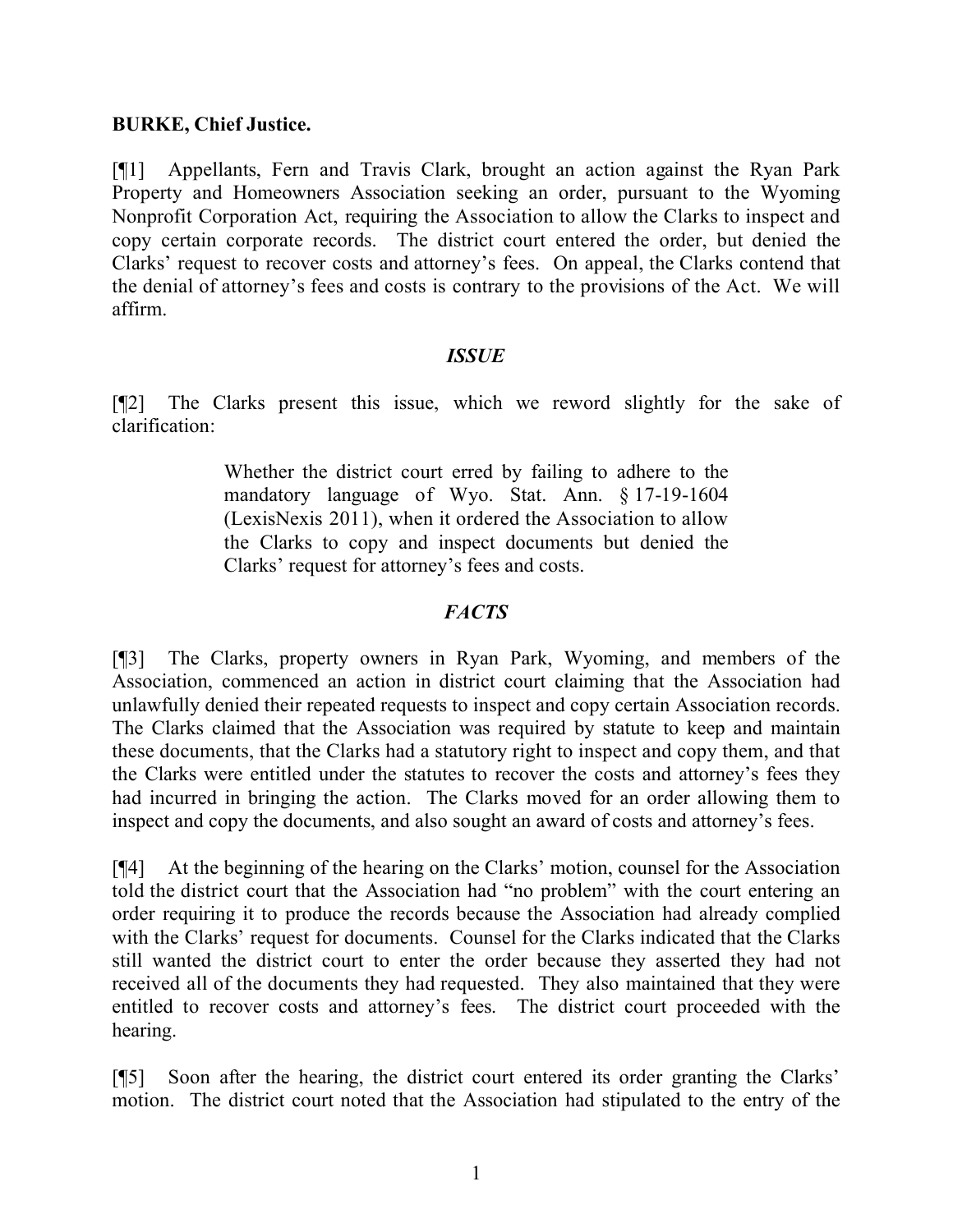order, and stated that the court concurred with that stipulation. Accordingly, it ordered that, "[a]s the parties have agreed, and as has already been done, the [Association] shall make available for copying and inspection those records requested by the Clarks that are in existence and in its possession or in the possession of its agents and which can be reasonably obtained." The district court declined to order the Association to pay the Clarks' attorney's fees or costs. The Clarks appealed that part of the district court's decision.

# *STANDARD OF REVIEW*

[¶6] "Following a bench trial, we review the trial court's findings of fact for clear error, and its conclusions of law *de novo*." *Fox v. Wheeler Elec., Inc.*, 2007 WY 171, ¶ 9, 169 P.3d 875, 878 (Wyo. 2007) (citing *Pinther v. Ditzel*, 2007 WY 116, ¶ 3, 163 P.3d 816, 816 (Wyo. 2007)).

> [W]e assume that the evidence of the prevailing party below is true and give that party every reasonable inference that can fairly and reasonably be drawn from it. We do not substitute ourselves for the trial court as a finder of facts; instead, we defer to those findings unless they are unsupported by the record or erroneous as a matter of law.

*Belden v. Thorkildsen*, 2007 WY 68, ¶ 11, 156 P.3d 320, 323 (Wyo. 2007) (quoting *Harber v. Jensen*, 2004 WY 104, ¶ 7, 97 P.3d 57, 60 (Wyo. 2004)). "A finding is clearly erroneous when, although there is evidence to support it, the reviewing court on the entire evidence is left with the definite and firm conviction that a mistake has been committed." *Id*.

# *DISCUSSION*

[¶7] Wyo. Stat. Ann. § 17-19-1601, part of the Wyoming Nonprofit Corporation Act, requires nonprofit corporations to retain specified documents, including meeting minutes, accounting information, and membership lists. Wyo. Stat. Ann. §§ 17-19-1602 and -1603 provide, with certain conditions, that a member of a nonprofit corporation is entitled to inspect and copy those records. Wyo. Stat. Ann. § 17-19-1604, the statute directly at issue in this case, provides a judicial remedy when a nonprofit corporation does not allow a member to inspect and copy such records:

# **§ 17-19-1604. Court-ordered inspection.**

(a) If a corporation does not allow a member who complies with W.S. 17-19-1602(a) to inspect and copy any records required by that subsection to be available for inspection, the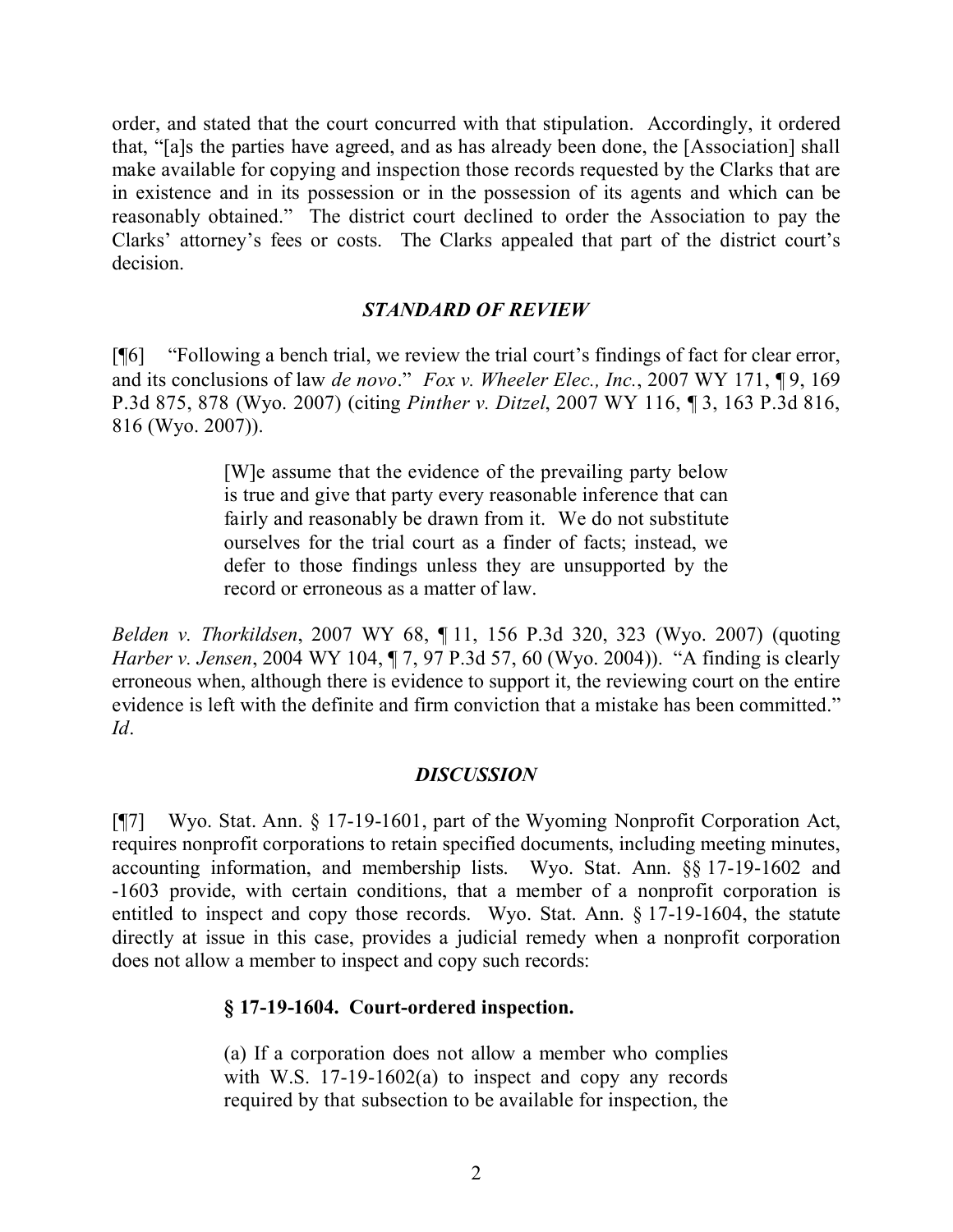district court in the county where the corporations' [sic] principal office, or, if none in this state, its registered office, is located may summarily order inspection and copying of the records demanded at the corporation's expense upon application of the member.

(b) If a corporation does not within a reasonable time allow a member to inspect and copy any other record, the member who complies with W.S. 17-19-1602(b) and (c) may apply to the district court in the county where the corporation's principal office, or, if none in this state, its registered office, is located for an order to permit inspection and copying of the records demanded. The court shall dispose of an application under this subsection on an expedited basis.

(c) If the court orders inspection and copying of the records demanded, it shall also order the corporation to pay the member's costs, including reasonable counsel fees, incurred to obtain the order **unless the corporation proves that it refused inspection in good faith because it had a reasonable basis for doubt about the right of the member to inspect the records demanded**.

(d) If the court orders inspection and copying of the records demanded, it may impose reasonable restrictions on the use or distribution of the records by the demanding member.

(Emphasis added.)

[¶8] In its order, the district court quoted subsection (c) of this statute, with the same added emphasis as in the quotation above. It restated that this statute "requires the award of costs and fees . . . unless the corporation proves that it refused inspection in good faith because it had a reasonable basis for doubt about the right of the member to inspect the records demanded." It then set forth these findings and conclusions:

> 7. At the April 23, 2014 hearing on this matter, this Court heard evidence regarding the Clarks' requests to obtain certain documents from the [Association], and the [Association's] attempts to satisfy those requests. At the conclusion of the presentation of evidence, it was apparent to this Court that: (a) the [Association] has made reasonable efforts to meet the demands imposed upon it by the Clarks and (b) the [Association] had a reasonable basis for its doubt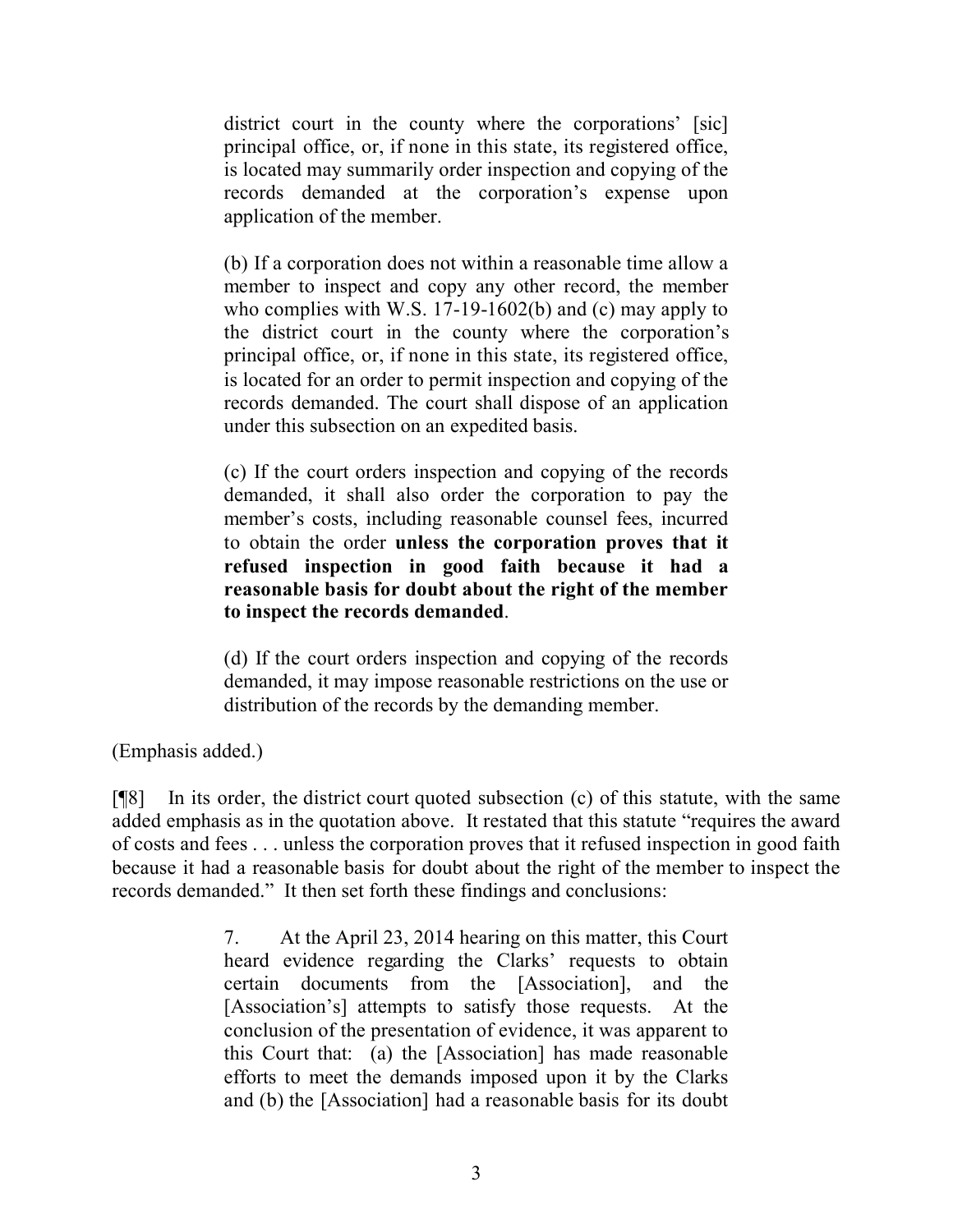of the Clark[s'] right to inspect certain documents, namely its concerns about the privacy interests of other individual members.

8. In this Court's experience, the [Association] has kept as good a set of records as most nonprofit, volunteer organizations and has done its best to respond to the Clarks' request, considering the fact that some of those records were in the possession of other individuals or entities and considering the [Association's] concerns about protecting its members['] privacy interests. In any event, this Court cannot conclude that the [Association] has acted in bad faith or that attorney's fees and costs are warranted.

[¶9] The Clarks first contend that the district court's factual finding that the Association had made reasonable efforts to satisfy their requests is clearly erroneous. They claim that the Association "took nearly eight months to disclose, on a piecemeal basis, only partial responses" to their requests. The evidence, they contend, shows that they did not receive certain bank records until after the lawsuit had commenced.

[¶10] At the hearing, the president of the Association, Donald Brinkman, testified that the Association did not have the requested bank statements, so he asked the Association's bank to provide copies. The statements produced by the bank did not include copies of cancelled checks or deposit slips, which the Clarks had requested. Mr. Brinkman asked the bank, and was told that it could provide copies of cancelled checks and deposit slips at an additional cost. After confirming that the Clarks were willing to pay the additional cost, he asked the bank for the documents. According to Mr. Brinkman, the bank had to retrieve some of the cancelled checks and deposit slips from records stored in California, and it "took a while" to get them. After the bank provided him with the documents, he gave them to the Clarks.

[¶11] In applying our standard of review, we assume that the Association's evidence is true, and give the Association every reasonable inference that can reasonably be drawn from it. *Belden*, ¶ 11, 156 P.3d at 323. Mr. Brinkman provided a reasonable explanation for the delay, and his testimony supports the district court's finding that the Association made reasonable efforts to satisfy the Clarks' requests. We are not convinced that a mistake has been committed, and accordingly, we conclude that the district court's finding is not clearly erroneous.

[¶12] The Clarks' second argument is that the district court applied an incorrect legal standard with regard to the Association's reluctance to provide the requested documents. The district court said it could not "conclude that the [Association] has acted in bad faith." The Clarks assert that the statute requires "good faith," and a lack of bad faith is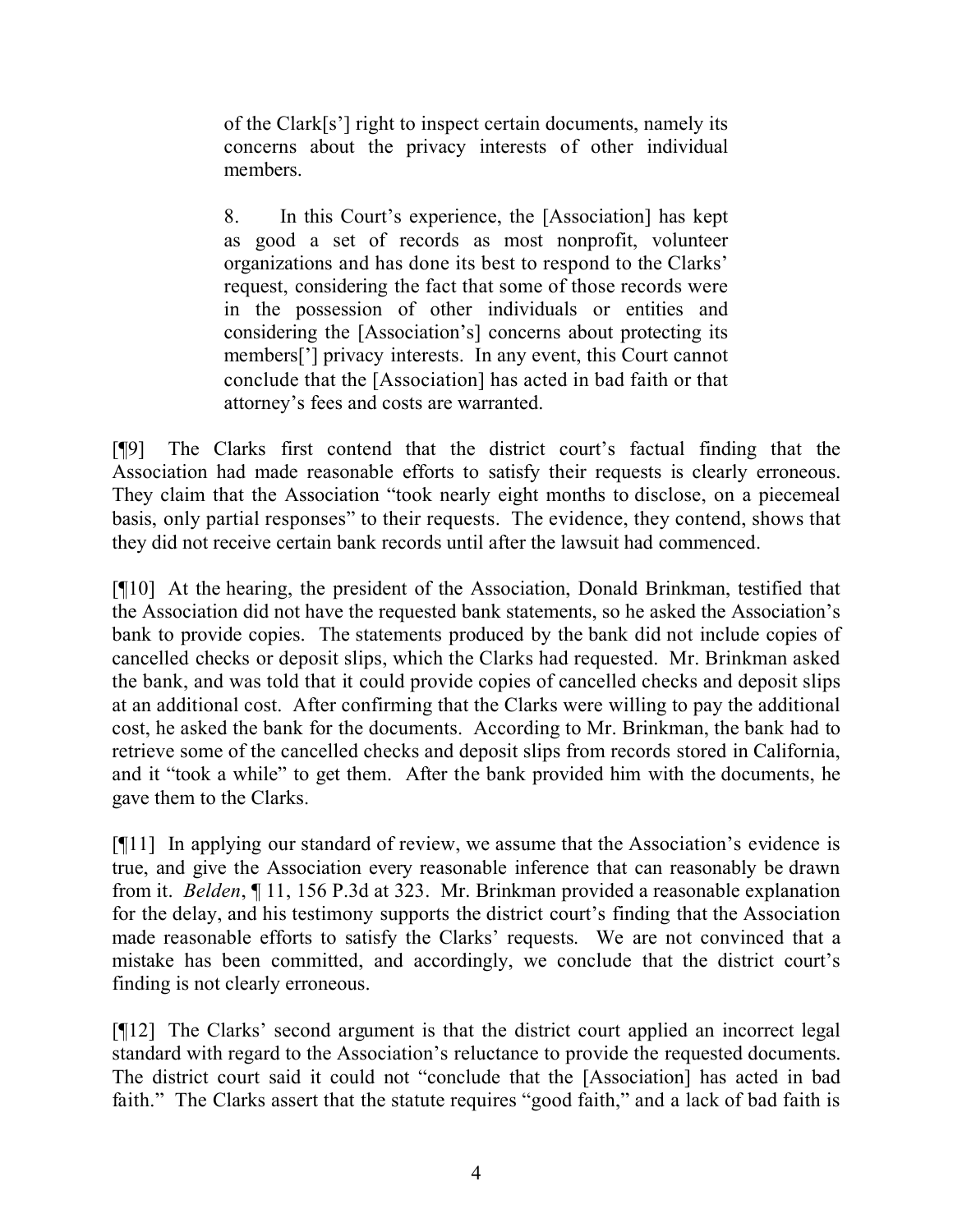not sufficient. They contend that the Association did not meet the "good faith" standard, but instead refused to provide certain documents based on "an unsupported claim of privacy concerns."

[¶13] The documents at issue here were called "lien letters." They were sent to Association members requesting payment of past-due road assessment fees. At the hearing, Mr. Brinkman was asked why the Association was "hesitant" to turn these letters over to the Clarks. He responded:

> Everything that you read on the Privacy Act, everything I learned with the American Red Cross is you cannot divulge anything of a personal nature about anybody, that they are expected to have privacy on that issue, and, you know, you're liable if you do that. So, in turn, it will make the board liable if it discloses information that is not public record.

He further testified that he believed the letters were confidential, and that he was worried that they might be used to embarrass or harass the recipients. After the district court had entered a stipulated protective order covering the lien letters, however, the documents were given to the Clarks. Based on this evidence, the district court ruled that the Association "had a reasonable basis for its doubt of the Clark[s'] right to inspect certain documents, namely its concerns about the privacy interests of other individual members." It stated that it could not conclude that the Association had "acted in bad faith or that attorney's fees and costs are warranted."

[¶14] The Clarks are correct that the statute requires "good faith," while the court concluded that the Association had not acted in "bad faith." Strictly speaking, acting in good faith may not be precisely the same as not acting in bad faith. However, the order as a whole demonstrates that the district court was aware of, and applied, the correct standard.

[¶15] In a case in which the buyers of a house alleged the sellers had committed fraud, we noted that, in order to recover, the buyers had to prove the sellers "had to know of the defects they failed to disclose or misrepresented." The district court found instead that the sellers "were aware or reasonably should have been aware" of the defects. *Alexander v. Meduna*, 2002 WY 83, ¶ 34, 47 P.3d 206, 217 (Wyo. 2002). We said that,

> At first glance, the language appears to apply an incorrect standard. . . . In light of the record as a whole, we believe the language "were aware or reasonably should have been aware" was responsive to the sellers' implausible explanations. We conclude the trial court was endeavoring in a diplomatic manner to address the untruthful nature of the sellers'